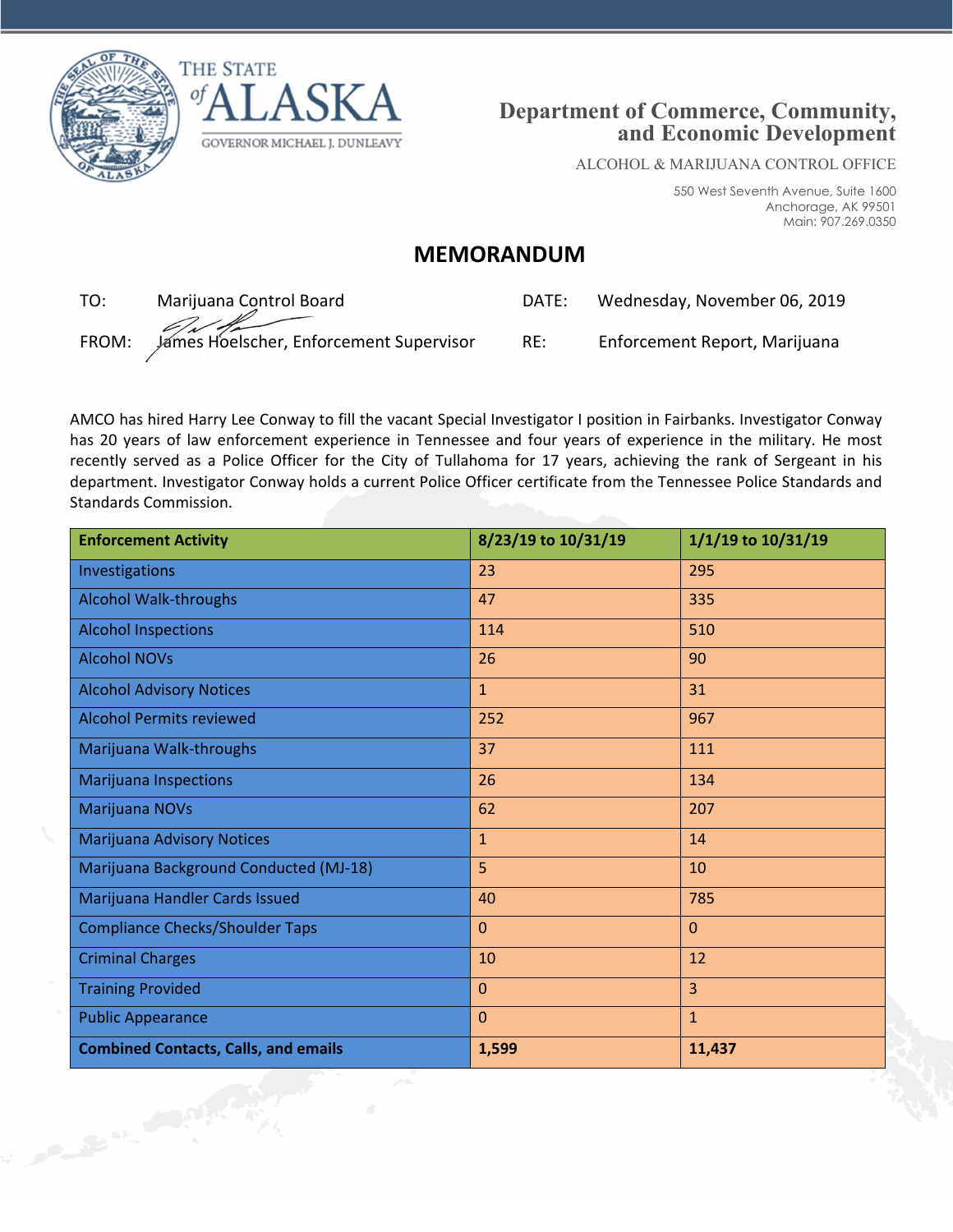MCB Enforcement Report 11-5-19 Page 2

## **Request for clarification 3 AAC 306.345. Packaging and labeling(a)(3)**

Exit packaging – The board previously determined that the opaque packaging of marijuana or marijuana product can be a separate opaque paper bag when a customer exits the retail section of a marijuana establishment. We have been recently asked if a customer elects to place the marijuana or marijuana product in a person bag (i.e. recyclable) or a personal bag or pocket. With the previous opinion, does the board find that this practice would be acceptable if the marijuana or marijuana product is out of public view and secure?